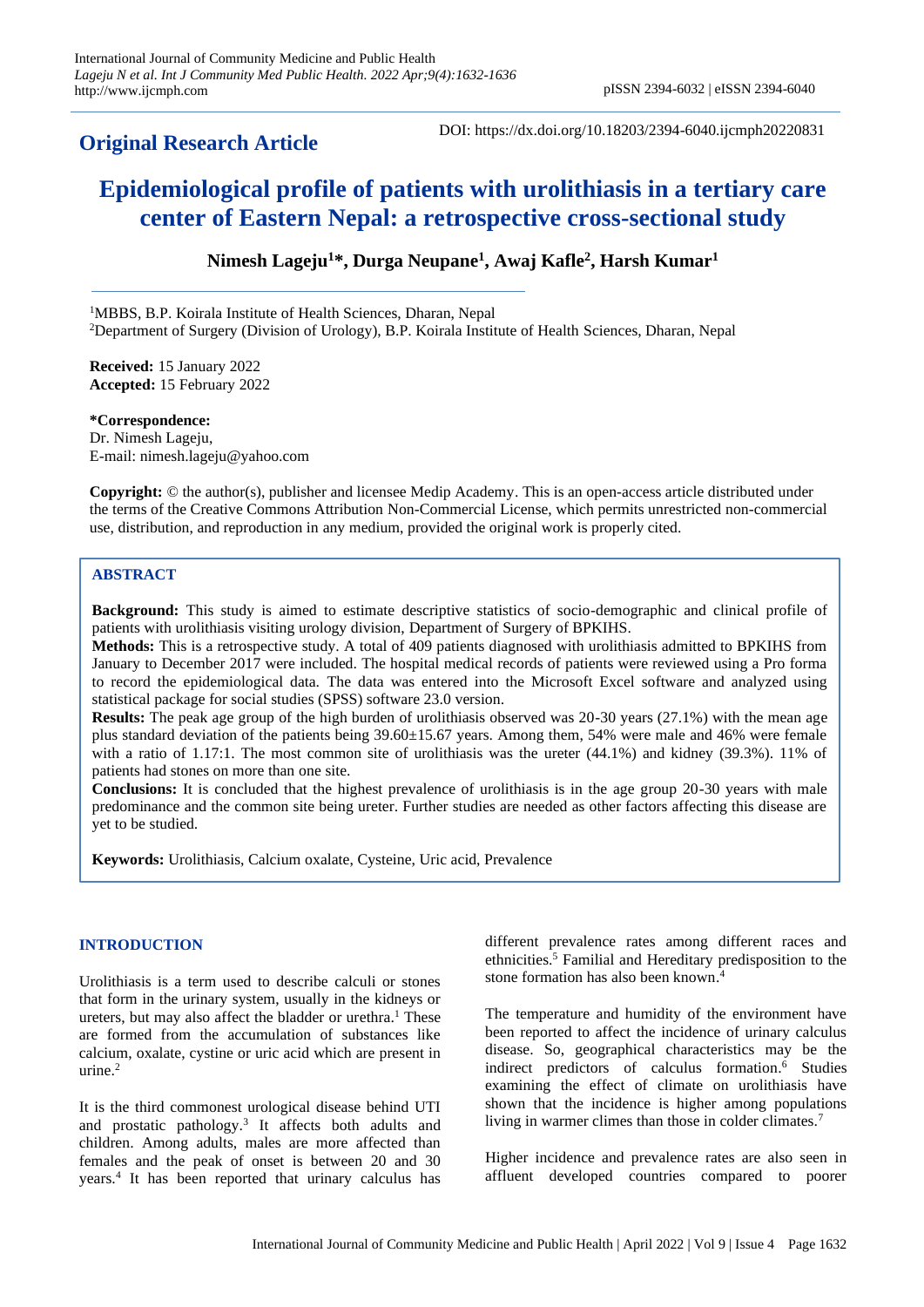developing nations, which may be due to differences in diet with wealthier populations eating higher levels of salt, protein, calcium and purines.<sup>8</sup>

Other factors known to predispose to urinary calculus include medical conditions such as diabetes, hypertension, hyperparathyroidism, metabolic syndrome, gout and chronic UTIs. Drugs such as the anti-retroviral like Indimavir and Atazamavir or the immunosuppressive like Sulfasalazine are known to increase the risk of stone formation.<sup>8</sup>

Worldwide, the prevalence of urolithiasis varies from 2 to 20%8. And it is also projected that the prevalence will escalate.<sup>9</sup> Although the incidence and prevalence of urolithiasis are not known in Nepal due to the lack of centralized epidemiological data, research done in Bir hospital showed the overall incidence in in-patients was 53.4 per 10,000.<sup>10</sup>

The objective of this study was to explore the epidemiological profile of patients with urolithiasis in a tertiary care center of Eastern Nepal and deduct useful information so that involved risk factors can be avoided and the burden of disease can be alleviated with necessary lifestyle modifications and considerations.

#### **METHODS**

It's a retrospective cross-sectional study comprised of all patients who were diagnosed with urolithiasis at B.P. Koirala Institute of Health Sciences of Dharan (BPKIHS) and admitted to the urology division for treatment. The study period was one year from January to December 2017. Patients with urolithiasis having incomplete medical records were excluded. A brief explanation about the study was offered to the subjects and written informed consent was obtained from them or their parents in case of disabled, dependents or minority. A retrospective review of medical records was done to collect the data. The hospital medical records of patients who had received treatments for Urolithiasis at BPKIHS was reviewed using a Pro forma to record the epidemiological data. A continuous sequential number was given to each subject and available information collected was kept confidential in a separate file. The socio-demographic and epidemiological profile which contained the name, age, sex, caste along with the diagnosis was entered in a file. Type of calculus, mode of diagnosis, treatment method was considered. The data was entered into the Microsoft Excel software and analyzed using statistical package for social studies (SPSS) software 23.0 version. For descriptive statistics, percentage, proportion, ratio, mean, standard deviation, median and inter-quartile range was calculated along with graphical and tabular presentation being made. For inferential statistics, the chi-square test was used to find out the significant association between the site of stones and other demographic variables at a 95% confidence interval where p=0.05.

#### **RESULTS**

Table 1 shows the age and sex-wise distribution of patients with urolithiasis. The peak age group of the high burden of urolithiasis observed was 20-30 years (27.1%), followed by 30-40 years (25.9%) and then 40-50 years  $(15.6\%)$ .

#### **Table 1: Age and sex wise distribution of urolithiasis patients (n=409).**

| Age in       | No. | $\frac{0}{0}$ | Sex.        | <b>Sex</b>    |              |
|--------------|-----|---------------|-------------|---------------|--------------|
| <b>years</b> |     |               | <b>Male</b> | <b>Female</b> | <b>Ratio</b> |
| $0 - 10$     | 3   | 0.7           | 3           | 0             | 3:0          |
| $10 - 20$    | 27  | 6.6           | 10          | 17            | 0.58:1       |
| $20 - 30$    | 111 | 27.1          | 61          | 50            | 1.22:1       |
| 30-40        | 106 | 25.9          | 59          | 47            | 1.25:1       |
| 40-50        | 64  | 15.6          | 37          | 27            | 1.37:1       |
| 50-60        | 47  | 11.5          | 28          | 19            | 1.47:1       |
| 60-70        | 35  | 8.6           | 16          | 19            | 0.84:1       |
| 70-80        | 13  | 3.2           | 6           | 7             | 0.85:1       |
| 80-90        | 3   | 0.7           | 1           | 2             | 0.5:1        |
| <b>Total</b> | 409 | 100.0         | 221         | 188           | 1.17:1       |



#### **Figure 1: Distribution of urolithiasis in patients in different age groups.**

The patient of maximum age encountered in the study was of 87 years and a minimum of 3 years. Out of a total of 409 patients, 328 patients belonged to the productive age group (20-60 years). The highest number of cases were 111 (27.1%) in the age group of 20-30 years. Subsequently, the age group with a high burden was 30- 40 having cases 106 (25.9%) (Table 1, Figure 1). The mean age plus standard deviation of the patients was 39.60±15.67 years. The least number of stone formers was present beyond the 80s, and under 10s (0.7%).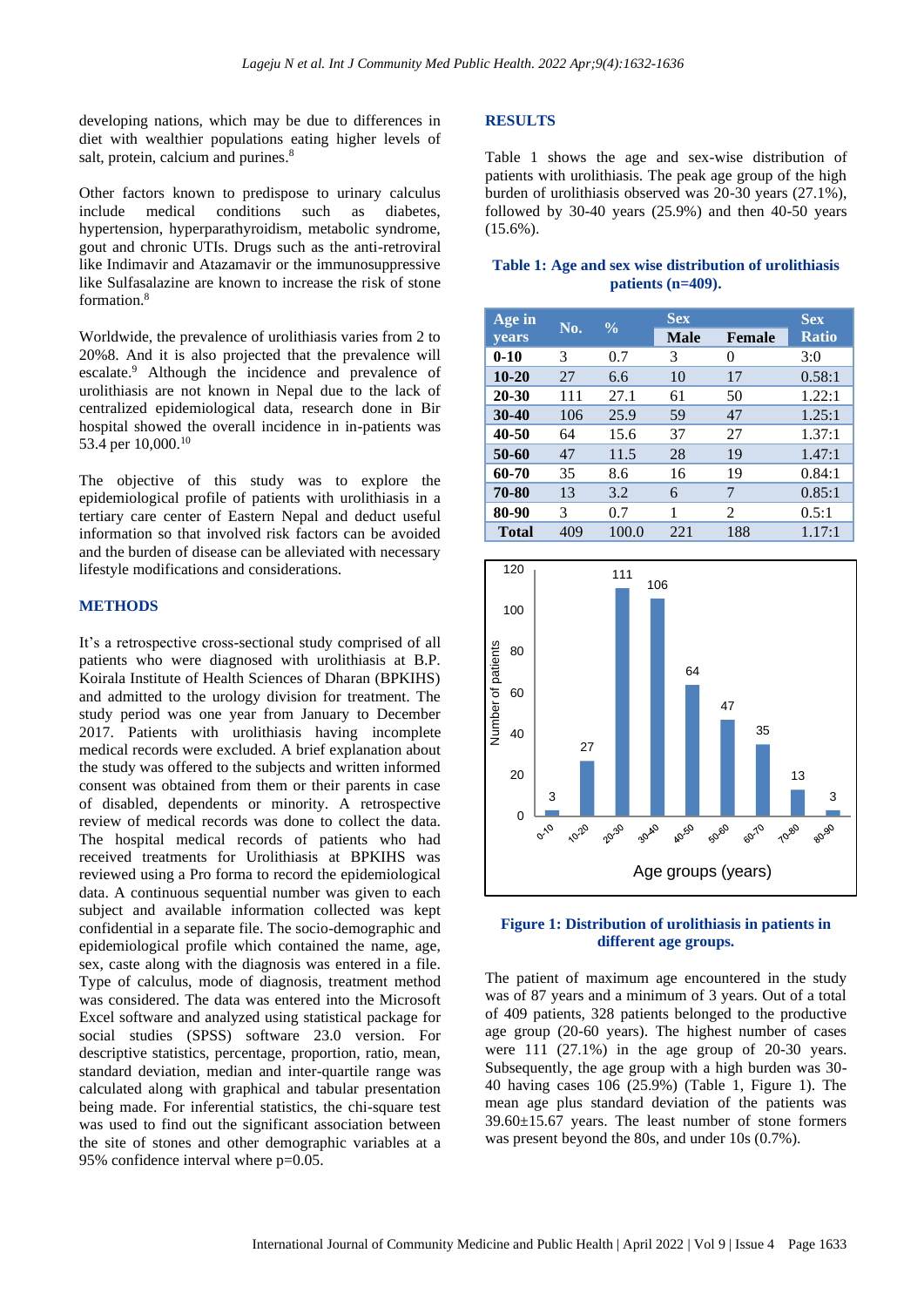

**Figure 2: Sex wise distribution of patients with urolithiasis.**



**Figure 3: Burden of ethnically different patients with urolithiasis.**



#### **Figure 4: Distribution of patients with urolithiasis according to religion.**

Out of 409 patients, 221 (54%) were male and 188 (46%) were female with a male to female ratio of 1.17:1. Urolithiasis in both males and females was observed highest in the age group 20-30 years (Table 1, Figure 2).

More than half of the patients were from Janajati ethnicity 222 (54%) as shown in Figure 3. Figure 4 shows that patients following the Hindu religion (64%) were the most with urolithiasis.



**Figure 5: Site of stones in patients.**

A total of 455 stones were detected in the study from 409 patients by history, clinical examination and investigations. The site of stones is shown in Figure 5. Of the total 455 stones, 39.3% stones were kidney stones, 1.5% stones were PUJ, 44.1% stones were ureter stones, 6.1% stones were VUJ, 7.9% stones were bladder stones and 0.87% stones were urethral stones.

Out of 409 patients, 364 (88.9%) patients had stones only on one site i.e. 140 (34.2%) had kidney stones, 4 (1%) had PUJ stones, 164 (40.1%) had ureter stones, 19 (4.6%) had VUJ stones, 33 (8.1%) had bladder stones and 4 (1%) had urethral stones. The rest (11%) had stones on more than one location i.e. 32 (7.8%) had kidney and ureter stones, 2 (0.5%) had kidney and bladder stones, 4 (1%) had kidney and VUJ stones, 3 (0.7%) had ureter and VUJ stones, 1 (0.2%) had ureter and PUJ stones, 2 (0.5%) had PUJ and VUJ stones and 1 (0.2%) had kidney, ureter and bladder stones.

The distribution of the site of stones concerning ethnic groups is shown in Table 2. Most of the Brahmins, Madhesi and Dalits suffered from kidney stones whereas most of the Chhetri and Janajati suffered from ureter stones and Muslims suffered from both kidney and ureter stones.

Due to the presence of empty cells in Table 2, the chisquare test was calculated to find associations among various ethnic groups and sites of stones that included kidney, ureter and others (bladder, urethra, VUJ, PUJ). The p-value at 95% confidence interval was 0.4335 i.e. there is no significant association between the aforementioned variables.

Of the 410 urolithiasis radiological investigations performed, 221 (53.9%) were conducted using CT scan, 177 (43.2%) with USG, 6 (1.5%) with X-ray KUB, 4 (1%) with DTPA, 1 (0.2%) with IV urography and Echo (Table 3).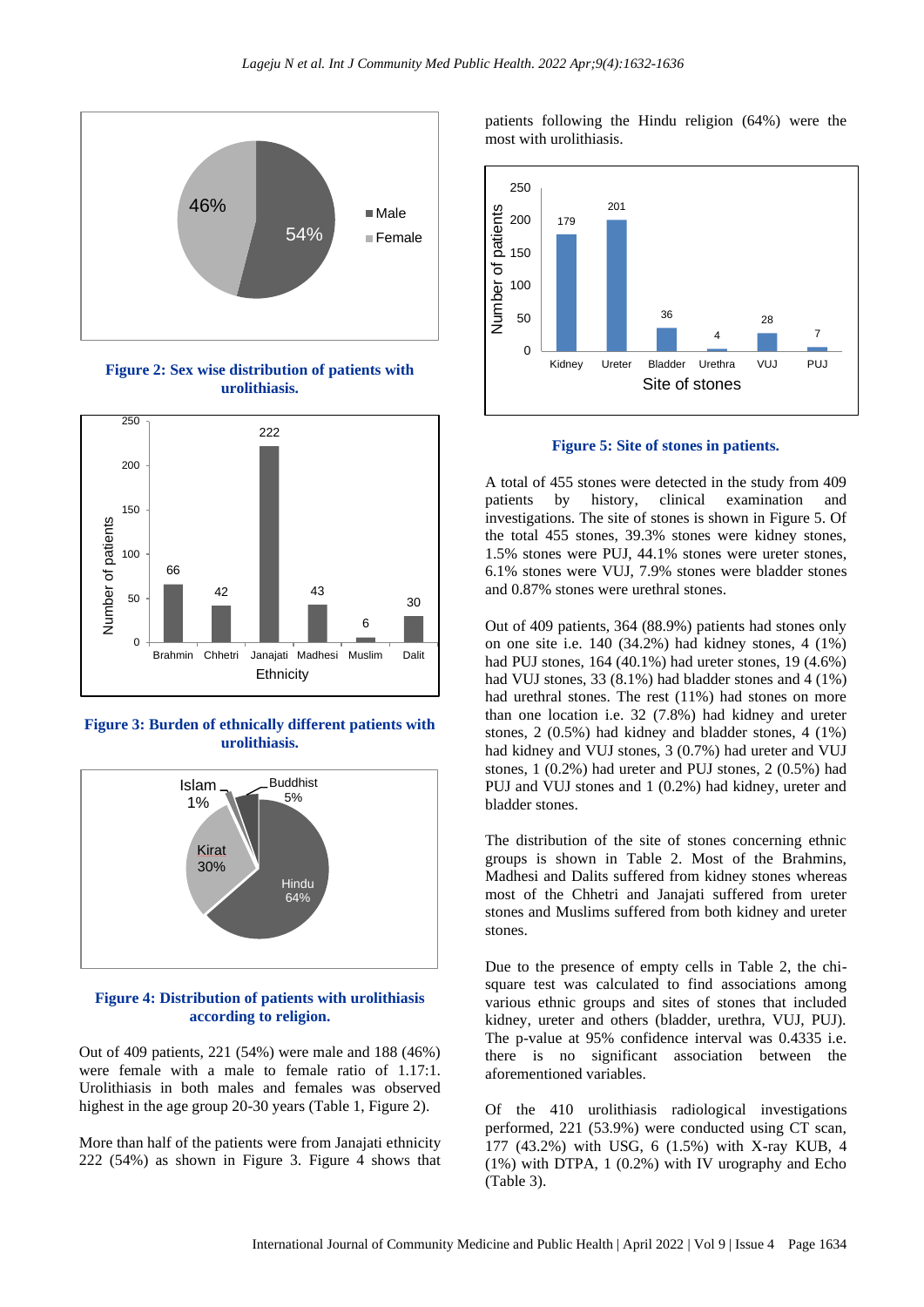| <b>Ethnicity</b> | Site of stone |               |                |                |                |                |              |
|------------------|---------------|---------------|----------------|----------------|----------------|----------------|--------------|
|                  | <b>Kidney</b> | <b>Ureter</b> | <b>Bladder</b> | <b>Urethra</b> | <b>VUJ</b>     | <b>PUJ</b>     | <b>Total</b> |
| <b>Brahmin</b>   | 33            | 32            |                | 0              | 6              | $\Omega$       | 76           |
| <b>Chhetri</b>   | 18            | 21            | 4              |                | 3              | $\Omega$       | 47           |
| Janajati         | 85            | 118           | 25             |                | 16             | 4              | 249          |
| <b>Madhesi</b>   | 25            | 17            |                | $\Omega$       | $\overline{2}$ |                | 46           |
| <b>Muslim</b>    | 3             | 3             | 0              |                | $\theta$       |                | ┑            |
| <b>Dalit</b>     | 15            | 10            |                |                |                | $\mathfrak{D}$ | 30           |
| <b>Total</b>     | 179           | 201           | 36             | 4              | 28             | ℸ              | 455          |

#### **Table 2: Distribution of patients with urolithiasis by the site of stones and ethnic groups.**

A total of 308 surgical treatment procedures were performed on 409 patients, and the treatment procedures included Ureterorenoscopy (URS) and Intra-corporeal pneumatic lithotripsy (ICPL), Percutaneous Nephrolithotomy (PCNL), open surgery (nephrolithotomy, ureterolithotomy and cystolithotomy), Cystolitholapaxy and Lithotripsy (Per urethral Cystolithotripsy (PUCL) and Ureteroscopic Lithotripsy (URSL)). Of these PCNL was the most commonly used surgical treatment for the patients (Table 3).

#### **Table 3: Urolithiasis patients' radiological investigations and surgical treatments.**

|                                    | <b>No. of patients</b> | Percentage (%) |  |  |  |  |
|------------------------------------|------------------------|----------------|--|--|--|--|
| <b>Radiological Investigations</b> |                        |                |  |  |  |  |
| <b>USG</b>                         | 177                    | 43.2           |  |  |  |  |
| CT Scan                            | 221                    | 53.9           |  |  |  |  |
| X-Ray KUB                          | 6                      | 1.5            |  |  |  |  |
| <b>IV Urography</b>                | 1                      | 0.2            |  |  |  |  |
| Echo                               | 1                      | 0.2            |  |  |  |  |
| <b>DTPA</b>                        | 4                      | 1.0            |  |  |  |  |
| Total                              | 410                    | 100.0          |  |  |  |  |
| <b>Surgical treatments</b>         |                        |                |  |  |  |  |
| URS and ICPL                       | 107                    | 34.7           |  |  |  |  |
| <b>PCNL</b>                        | 110                    | 35.7           |  |  |  |  |
| Open surgery                       | 32                     | 10.4           |  |  |  |  |
| Cystolitholapaxy                   | 9                      | 3              |  |  |  |  |
| Lithotripsy                        | 50                     | 16.2           |  |  |  |  |
| Total                              | 308                    | 100.0          |  |  |  |  |

35.7% (110/308) of patients were treated by PCNL, 34.7% (107/308) were by URS and ICPL, 16.2% (50/308) by Lithotripsy, 10.4% (32/308) by open surgery and 3% (9/308) by Cystolitholapaxy.

#### **DISCUSSION**

Urolithiasis is the third most common disease of the urinary tract. It is becoming quite a frequent problem in developing countries like Nepal. In our present study, distribution concerning age, gender, ethnicity, religion along with the site of stones, radiological investigation and surgical investigations from patients with urolithiasis presenting to tertiary care center of Eastern Nepal was studied. The site of stones according to the ethnicity of patients was also determined.

Regarding age-specific distribution, our finding is close to that of Chand et al who published that urinary stones were most prevalent in the age group 20-29 years among the reported cases of urinary calculi in Teaching Hospital, Maharajgunj. <sup>16</sup> According to Ahmad et al, the maximum incidence of renal stones was in the age group 40-49 years. <sup>14</sup> Yu et al found the prevalence to be highest among  $38-66$  years.<sup>12</sup> The mean age of the patients of our study was 39.60 years which is close to the study done by Ahmad et al and Sreedharan et al who found out the mean age to be  $41.5$  years.<sup>13,14</sup>

In our present work, a higher preponderance of the urinary calculi was found in males than females. The male to female ratio in our study was 1.17:1. This result is in agreement with that of Chand et al who reported it to be 1.35:1 in urinary calculi patients in Teaching Hospital. <sup>16</sup> Ketabchi et al carried out the prevalence of symptomatic urinary calculi in Kerman, Iran and reported the male to female ratio 1.2:1 which is also close to our research. <sup>11</sup> Cook et al, Ahmad et al and Knoll found out the male dominance in their respective researches with a sex ratio of 2.5:1, 2.8:1 and 2.7:1 respectively.<sup>8,14,15</sup>

The male predominance can be described by the role of androgens in enhancing the oxalate excretion and deposition of calcium in the urinary system: both being the main risk factors of urolithiasis whereas in female, estrogen decrease oxalate excretion. Therefore, there is more burden of stones among males than in females.18

Data comparing stone disease between ethnicity within one nation were only available for United States.<sup>9</sup> From our research, the maximum number of patients were from the Janajati ethnicity. This might be explained by the dominance of the Janajati ethnicity especially Rai, Limbu, Magar, etc in the Eastern part of Nepal. Furthermore, it might be due to their different food habits and socioeconomic status than other ethnic groups that led to a higher burden of stones which is yet to be studied.